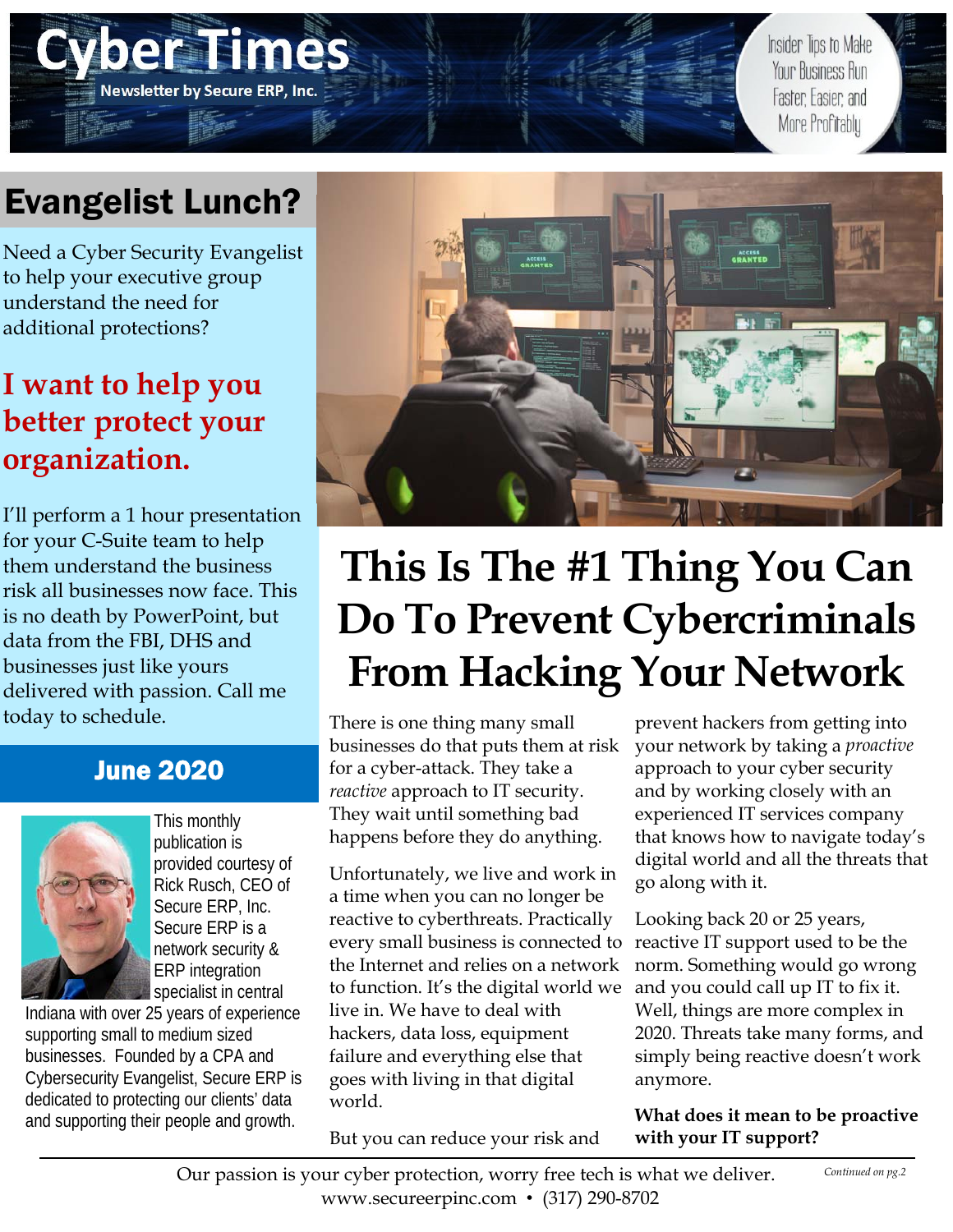### Cyber Times, a monthly publication from Secure ERP, Inc. June 2020

*Continued from pg.1* 

It means your business is more secure and you're ready to take on today's cyberthreats. It means you're working with professionals who have the tools and resources to protect you *before* the worst happens. It just makes sense.

Working with a dedicated IT firm means you don't have to take care of your IT security needs by yourself. If you're like most small businesses, you don't have the resources to hire an IT specialist or a whole IT department. Having an on-site IT specialist can be expensive. Because they are in such high demand right now, they command hefty wages.

Plus, you don't want any gaps in your support. If your one "IT guy" goes on a vacation or can't come in one day, you're out of luck should anything happen. When you work with an IT services firm, chances are they'll offer 24/7 support (many of the good ones do).

When you have 24/7 support, it becomes so much easier to catch problems before they happen. If your cloud backup goes down, you've got support. If hackers try to break through your network security, you'll be alerted. And all of your software stays up-to -date with the latest security patches. The list goes on.

**"Working with a dedicated IT firm means you don't have to take care of your IT security needs by yourself."** 



You have people watching out for your interests. Think about how much better you'd sleep at night with that kind of protection guarding your business!

Here's another really great thing about working with a proactive IT services firm: you can tell your customers about it! In fact, you could make it a selling point. Today's consumers are more securityminded than ever before. And with data breaches hitting major companies every year, your current (and future) customers want to know that their personal and financial data are safe.

Don't wait until something breaks or until you are hacked before calling support for help. That puts the future of your business at risk. You need to work with an IT services company that is ready and willing to proactively manage your network. An experienced company has the training, certification and know-how required to tackle today's cyberthreats while managing your network's needs.

Make that call and never be caught off guard by threats that are never going to go away. Turn vulnerabilities into strengths.

## **FREE Report: 12 Little-Known Facts Every Business Owner Must Know About Data Backup And Disaster Recovery**

### You will learn:

- The only way to know for SURE your data can be recovered if lost, corrupted or deleted that fewer than 10% of businesses have in place
- Seven things you should absolutely demand from any off-site backup service  $\bullet$
- Where many backups fail and give you a false sense of security ..#
- The #1 cause of data loss that businesses don't even think about until their data is erased …#

### **Get Your FREE Copy Today At: www.secureerpinc.com/protect-data**

Our passion is your cyber protection, worry free tech is what we deliver. www.secureerpinc.com • (317) 290-8702

'12 Little-Known Facts Every **Business Owner Must Know** About Data Backup, **Security And** Disaster Recovery'

Discover What Most IT Consultants<br>Don't Know Or Won't Tell You<br>About Backing Up Your Data<br>And Recovering It After A Disaster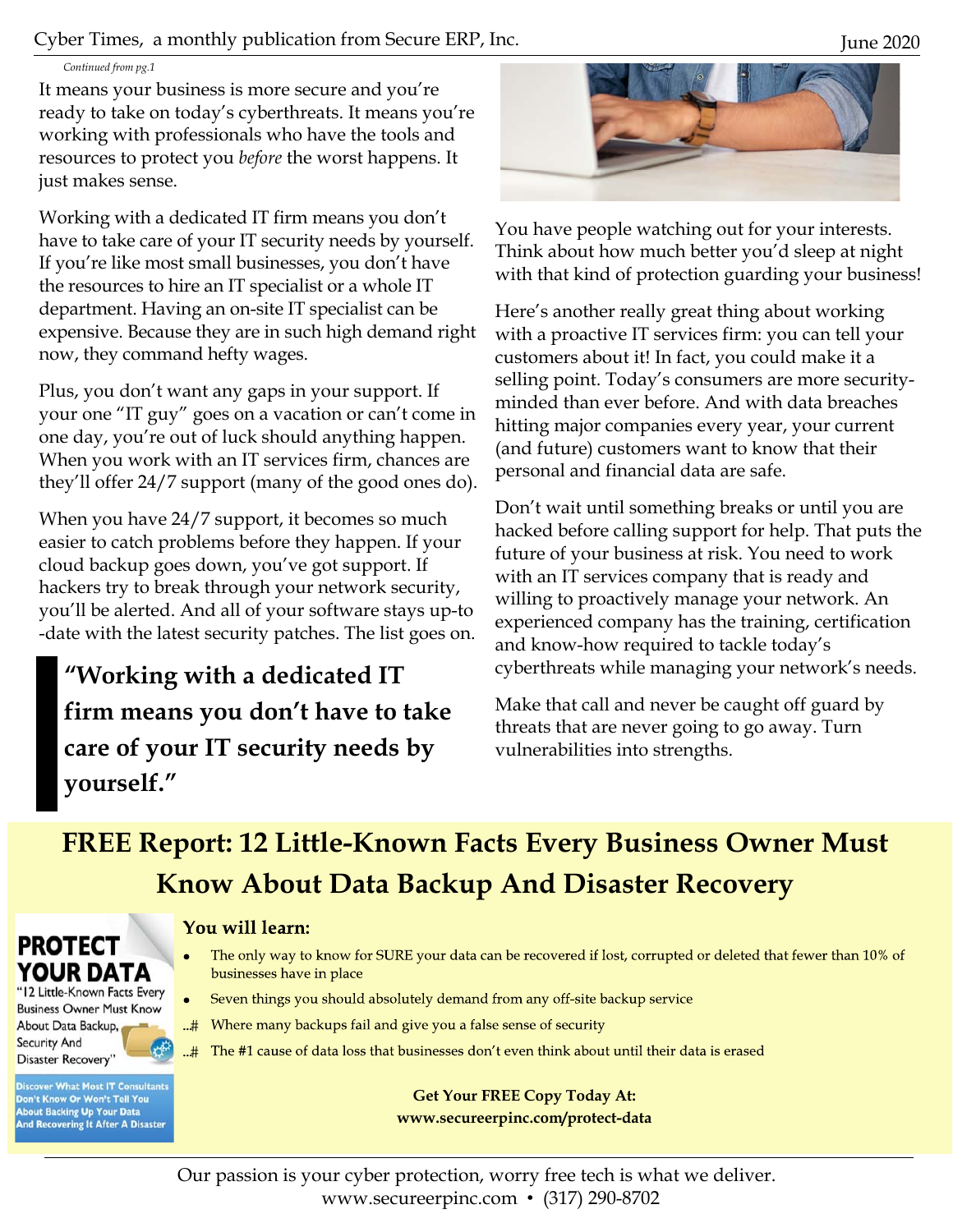## Dark Web Monitoring

If you don't know what the Dark Web is, we give a brief intro to it on our website at

**www.secureerpinc.com/dark‐web‐monitoring/**

So if it relates to criminal activity, why are we monitoring it as no one in our company is a criminal. This is an instance where you've done nothing wrong, yet it significantly increases your business risk. If you use your work email for ANY website outside your company (and WE ALL DO) cyber criminals have broken into THAT website and stolen your password related to your work email. We monitor this so you can get a heads‐up of a compromised password.

Consider your passwords as different secret identities you use to stay safe from the "bad guys." A stolen password is a burned identity you can never use again. This means you can't use even a part of it ever again. It really SUCKS.

**Dark Web Monitoring is part of an overall defense that reduces your business risk. It's like a smoke detector.** Our mission is to help you sleep better at night knowing your data is secure, one of the "arrows" in our quiver is Dark Web Monitoring. $-R^2$ 

# **How To Turn Weaknesses Into Strengths**

Public speaker and author David Rendall has a book called *The Freak Factor: Discovering Uniqueness By Flaunting Weakness* that presents the idea that your weaknesses can be flipped to become your strengths. It's all in how you view what you think are weaknesses and how you treat them. Rendall explains that rather than taking action in spite of your weaknesses, you should find ways in which they can actually be assets.

Rendall tours the country encouraging entrepreneurs and leaders to adopt this mindset. I've sat through his presentation a few times, and each time, I've come out with new and different perspectives. Here are my top three takeaways from Rendall's teachings and how I've applied them in my own life.

#### **Change the situation, not the person.**

You can't change people. You can compromise or accept them as they are, but you can't "fix" them. However, you can craft the situation to make it a better fit for that person (without forcing it, of course).

I've seen many companies make the mistake of promoting someone from within to a position they're just not meant for. Rather than forcing them into a position that's outside their wheelhouse, get them the things they need to be better at what they already do best. In other words, try looking at their strengths and finding the fit that's best for both them and you. They'll be happier and more engaged, and your company will run a whole lot more smoothly.

#### **Surround yourself with other strengths.**

No profitable business runs without the help of at least some other soul somewhere along the line, and those people who help us are almost always filling in a skill set that we don't possess ourselves. Why else would we ask for their help?



When you're building a team, think about your strengths and weaknesses. What are you not great at? What characteristics do you lack that you need someone else to fulfill? Conversely, what do you already have or know that would render another person with this same exact skill set useless? It's almost like putting together a puzzle. Find the people who fill in the gaps and complete the picture of your ideal company.

#### **Cultivate your weaknesses.**

The key thing that Rendall says is that your weaknesses are part of who you are, and you should embrace them and amplify them. What he means is that in the same way that you can't easily improve on your weaknesses, you also can't easily get rid of them, so why not accept them? As Jean Cocteau is often credited with saying, "Whatever the public criticizes in you, cultivate. It is you."

This is something we all have the capacity to do, but it's easier said than done because we are constantly advised to suppress those less -than-desired characteristics. The key is to sincerely harness your weaknesses and make them something constructive, something that you can use to your advantage or at least cleverly work around. From there, nothing can stop you from reaching any goal in sight.



*Andy Bailey is the founder, CEO and lead business coach at Petra, an organization dedicated to helping business owners across the world achieve levels of success they never thought possible. With personal experience founding an Inc. 500 multimillion-dollar company that he then sold and exited, Bailey founded Petra to pass on the principles and practices he learned along the way. As his clients can attest, he can cut through organizational BS faster than a hot knife through butter.* 

Our passion is your cyber protection, worry free tech is what we deliver. www.secureerpinc.com • (317) 290-8702